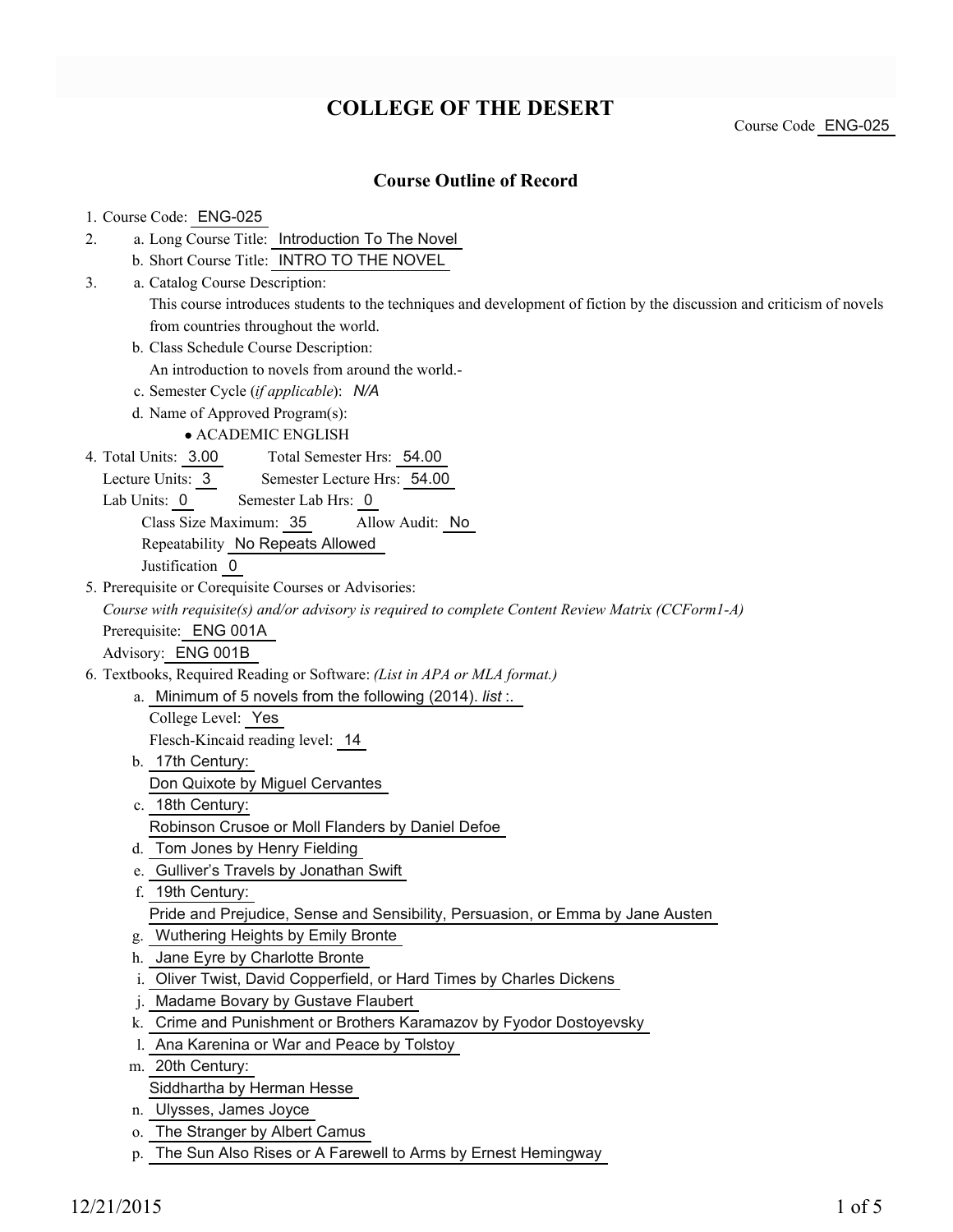- q. The Grapes of Wrath by John Steinbeck
- r. The Catcher in the Rye by J. D. Salinger
- s. The Good Earth, Pearl S. Buck
- t. Invisible Man by Ralph Ellison
- u. 1984 by George Orwell
- v. Fahrenheit 451 by Ray Bradbury
- w. One Flew Over the Cuckoo's Nest by Ken Kesey
- x. Slaughterhouse Five by Kurt Vonnegut
- y. Angela's Ashes, by Frank McCourt
- a`. Under the Feet of Jesus by Helena Maria Viramontes
- aa. Rain of Gold, by Victor Villasenor
- ab. Ceremony, by Leslie Marmon Silko
- ac. Generation X, by Douglas Coupland
- ad. The Fifth Book of Peace, by Maxine Hong Kingston
- ae. Beloved, Toni Morrison
- 21st Century ….. af.

#### Other novels to be added upon review by English faculty.

Entrance Skills: *Before entering the course students must be able:* 7.

#### a.

a. Find, read, analyze, evaluate, interpret, and synthesize outside sources, including online information.

ENG 001A - Find, read, analyze, evaluate, interpret, and synthesize outside sources, including online information.

$$
\mathsf{b}.
$$

b. Read, analyze, and interpret varied texts (i.e. literature, digital forms, visual).

ENG 001A - Read, analyze, and interpret varied texts (i.e. literature, digital forms, visual).

c.

c. Understand how readers' experiences influence the reading of texts.

ENG 001A - Understand how readers' experiences influence the reading of texts.

### d.

g. Write essays with varied strategies, including persuasive essays, with a arguable theses and evidence from a variety types of sources.

ENG 001A - Write thesis statements, topic sentences, and ideas in an organized way in multi-page essays.

e.

j. Recognize and integrate creative elements of style (metaphor, analogy, voice, tone).

ENG 001A - Recognize and integrate creative elements of style (metaphor, analogy, voice, tone).

```
f.
```
a. Analyze & evaluate prose, poetry, drama of major authors for literary elements  $\&$  meaning.

ENG 001B - Analyze & evaluate prose, poetry, drama of major authors for literary elements & meaning.

g.

b. Identify the relevant features of literary works from an historical perspective.

ENG 001B - Identify the relevant features of literary works from an historical perspective.

8. Course Content and Scope: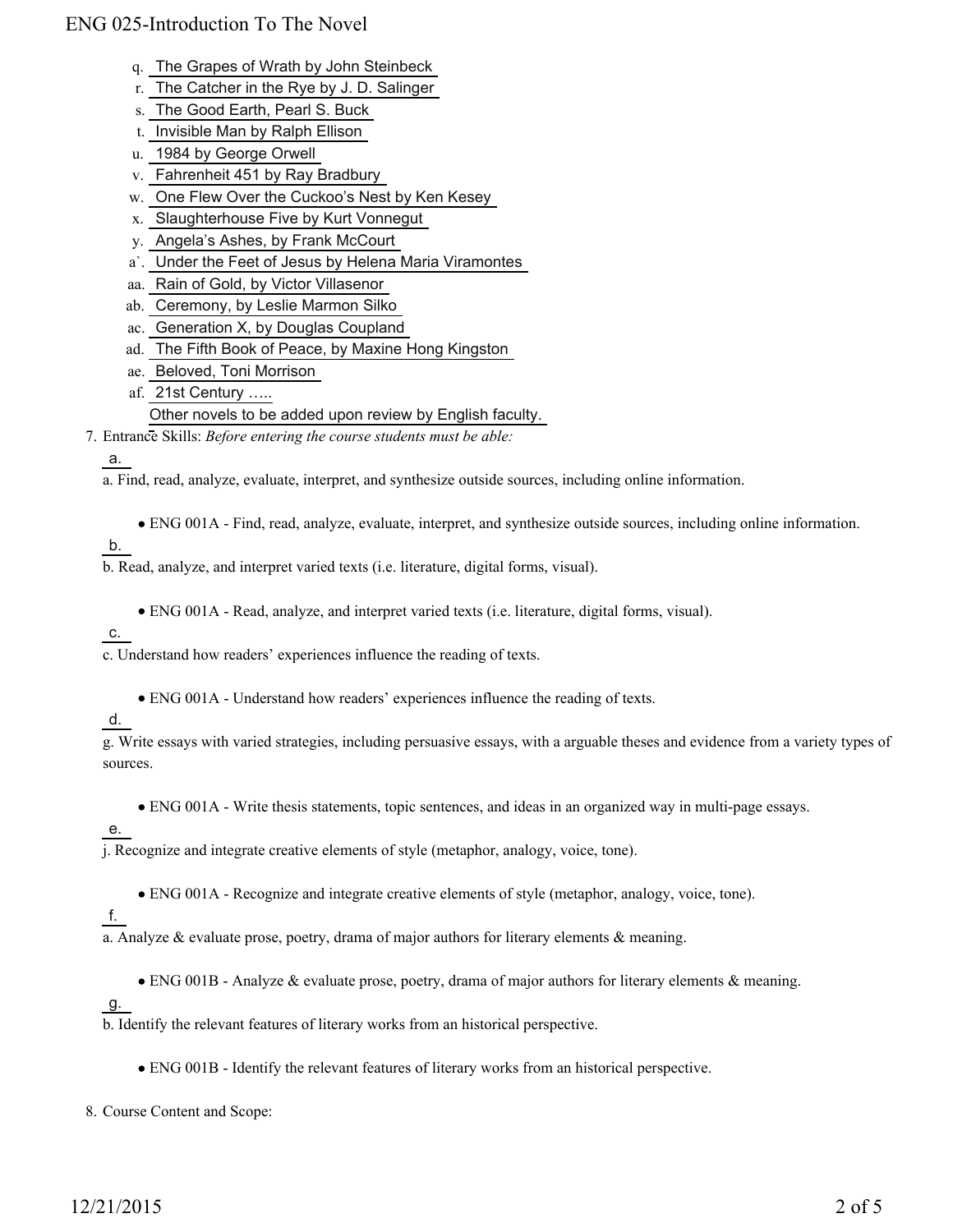#### Lecture:

- a. Minimum of five selected novels from world literature.
- b. Historical, social, scientific, political, and aesthetic forces shaping literature and thought of novelists.
- c. Analysis of form, structure, and literary elements in selected novels.
- d. Evaluation of literary criticism of selected novels.

Lab: *(if the "Lab Hours" is greater than zero this is required)*

- 9. Course Student Learning Outcomes:
	- 1. Construct and justify opinions and interpretations of novels using both intra-textual and inter-textual evidence.

2. Differentiate the diverse techniques employed in the development of a novel through analysis, interpretation, and evaluation of literary elements.

- 3. Appraise the creative achievements of writers within their relevant historical contexts.
- 4. Produce critical essays using a variety of rhetorical strategies.

10. Course Objectives: Upon completion of this course, students will be able to:

a. Demonstrate an awareness and appreciation of the diversity of techniques employed in the development of the novel.

b. Analyze, interpret, and evaluate novels in terms of literary elements through reading, critical analysis, class discussion and written compositions

c. Demonstrate understanding of critical techniques and support opinions and interpretations with evidence from the text

- d. Compare, contrast, and evaluate required novels and their relation to other works
- e. Identify and articulate relevant features of history that shaped literary works.
- f. Increase aesthetic appreciation for literature and the creative achievement of writers
- g. Compose critical essays employing accepted critical practices and formats.
- h. 8. Demonstrate understanding of literary terms as applied to the novel.
- Methods of Instruction: *(Integration: Elements should validate parallel course outline elements)* 11.
	- a. Collaborative/Team
	- b. Discussion
	- c. Journal
	- d. Lecture
	- e. Participation

Other Methods:

Films, video, and audio tapes Reference materials Electronic media Online and CD ROM Distance Education/online format\*

12. Assignments: (List samples of specific activities/assignments students are expected to complete both in and outside of class.) In Class Hours: 54.00

#### Outside Class Hours: 108.00

#### a. In-class Assignments

- 1. Participate in class discussions on the novels and literary criticism.
- 2. Oral and/or written presentations on novels, authors, periods, themes.
- 3. Take quizzes on literary terminology/assigned readings.
- b. Out-of-class Assignments
	- 1. Read assigned novels.
	- 2. Prepare oral and/or written presentations on novels, authors, periods, themes, or assigned topics.
	- 3. Write journal responses to the novels as assigned
	- 4. Write essays and research assignments as assigned, using traditional and online sources

#### 13. Methods of Evaluating Student Progress: The student will demonstrate proficiency by:

• College level or pre-collegiate essays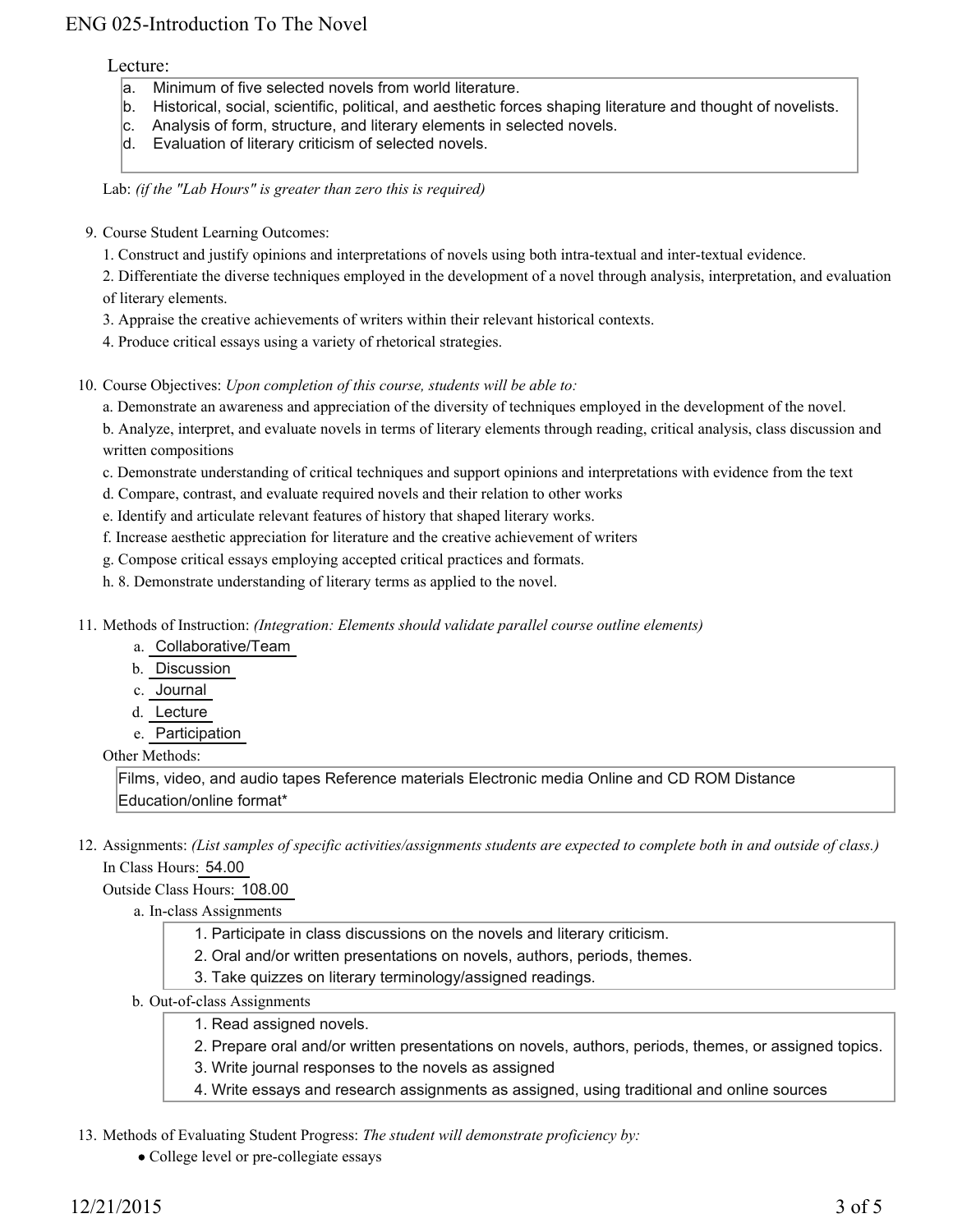1. Critical essays and written exams and assignments which follow established rubric for assessment. 2. MLA documentation for paraphrasing, quoting, and citing sources, and in works cited. 3.Minimum of three critical essays and written final exam, totaling 8,000 words.

- Written homework
- Guided/unguided journals
- Journal presentation for each novel read.
- Term or research papers
- Employment of appropriate research techniques and incorporation of researched materials into essays.
- Reading reports

Reading quizzes, both objective and written.

- Mid-term and final evaluations
- Student participation/contribution
- 14. Methods of Evaluating: Additional Assesment Information:
- 15. Need/Purpose/Rationale -- All courses must meet one or more CCC missions.

PO-GE C4.b - Language & Rationality (Communication & Analytical Thinking)

Gather, assess, and interpret relevant information.

Compare and contrast ideas from conclusions and solutions based on relevant criteria and standards

IO - Critical Thinking and Communication

 Compose and present structured texts in a variety of oral and written forms according to purpose, audience, and occasion with implementation of thesis, supporting details and idea development.

|                         | 16. Comparable Transfer Course                                            |                    |                                                                      |                      |                     |  |
|-------------------------|---------------------------------------------------------------------------|--------------------|----------------------------------------------------------------------|----------------------|---------------------|--|
|                         | <b>University System</b>                                                  | Campus             | <b>Course Number</b>                                                 | <b>Course Title</b>  | <b>Catalog Year</b> |  |
|                         | 17. Special Materials and/or Equipment Required of Students:              |                    |                                                                      |                      |                     |  |
| None.                   |                                                                           |                    |                                                                      |                      |                     |  |
| 18. Materials Fees:     |                                                                           | Required Material? |                                                                      |                      |                     |  |
| <b>Material or Item</b> |                                                                           |                    |                                                                      | <b>Cost Per Unit</b> | <b>Total Cost</b>   |  |
|                         |                                                                           |                    | 19. Provide Reasons for the Substantial Modifications or New Course: |                      |                     |  |
| 20.                     | periodic 5 year review<br>a. Cross-Listed Course (Enter Course Code): N/A |                    | b. Replacement Course (Enter original Course Code): N/A              |                      |                     |  |
|                         | 21. Grading Method (choose one): Letter Grade Only                        |                    |                                                                      |                      |                     |  |
|                         | 22. MIS Course Data Elements                                              |                    |                                                                      |                      |                     |  |
|                         | a. Course Control Number [CB00]: CCC000259177                             |                    |                                                                      |                      |                     |  |
|                         | b. T.O.P. Code [CB03]: 150100.00 - English                                |                    |                                                                      |                      |                     |  |
|                         |                                                                           |                    | c. Credit Status [CB04]: D - Credit - Degree Applicable              |                      |                     |  |
|                         |                                                                           |                    | d. Course Transfer Status [CB05]: A = Transfer to UC, CSU            |                      |                     |  |
|                         |                                                                           |                    | e. Basic Skills Status [CB08]: $2N = Not basic skills course$        |                      |                     |  |
|                         | f. Vocational Status [CB09]: Not Occupational                             |                    |                                                                      |                      |                     |  |
|                         | g. Course Classification [CB11]: Y - Credit Course                        |                    |                                                                      |                      |                     |  |
|                         | h. Special Class Status [CB13]: N - Not Special                           |                    |                                                                      |                      |                     |  |
|                         | i. Course CAN Code [CB14]: N/A                                            |                    |                                                                      |                      |                     |  |